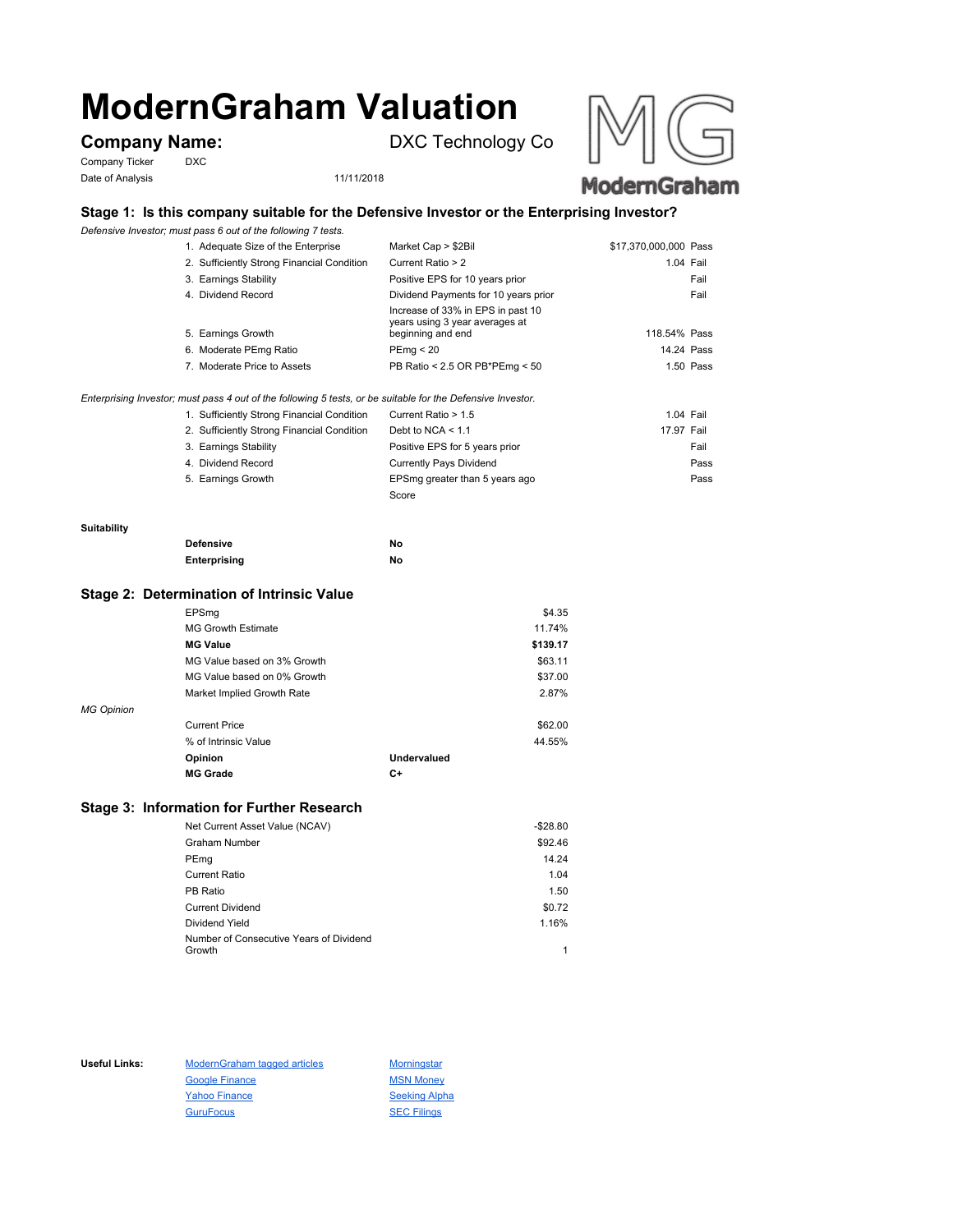| <b>EPS History</b> |          | <b>EPSmg History</b>                 |                  |
|--------------------|----------|--------------------------------------|------------------|
| Next Fiscal Year   |          |                                      |                  |
| Estimate           |          | \$8.04 Next Fiscal Year Estimate     | \$4.35           |
| Mar2018            | \$6.04   | Mar2018                              | \$2.55           |
| Mar2017            | $-$0.88$ | Mar2017                              | \$1.35           |
| Mar2016            | \$1.78   | Mar2016                              | \$2.24           |
| Mar2015            | \$0.01   | Mar2015                              | \$2.44           |
| Mar2014            | \$6.28   | Mar2014                              | \$3.59           |
| Mar2013            | \$4.89   | Mar2013                              | \$2.71           |
| Mar2012            | $-$3.97$ | Mar2012                              | \$2.18           |
| Mar2011            | \$4.73   | Mar2011                              | \$5.02           |
| Mar2010            | \$5.28   | Mar2010                              | \$4.83           |
| Mar2009            | \$7.31   | Mar2009                              | \$4.39           |
| Mar2008            | \$3.20   | Mar2008                              | \$2.96           |
| Mar2007            | \$2.21   | Mar2007                              | \$2.87           |
| Mar2006            | \$2.81   | Mar2006                              | \$3.08           |
| Mar2005            | \$4.22   | Mar2005                              | \$3.01           |
| Mar2004            | \$2.75   | Mar2004                              | \$2.34           |
| Mar2003            | \$2.54   | Mar2003                              | \$2.11           |
| Mar2002            |          | \$2.01 Balance Sheet Information     | 9/1/2018         |
| Mar2001            |          | \$1.37 Total Current Assets          | \$8,815,000,000  |
| Mar2000            |          | \$2.37 Total Current Liabilities     | \$8,514,000,000  |
| Mar1999            |          | \$2.11 Long-Term Debt                | \$5,409,000,000  |
|                    |          | <b>Total Assets</b>                  | \$28,882,000,000 |
|                    |          | Intangible Assets                    | \$14,019,000,000 |
|                    |          | <b>Total Liabilities</b>             | \$17,045,000,000 |
|                    |          | Sharee Outetanding (Diluted Average) | 285 780 000      |